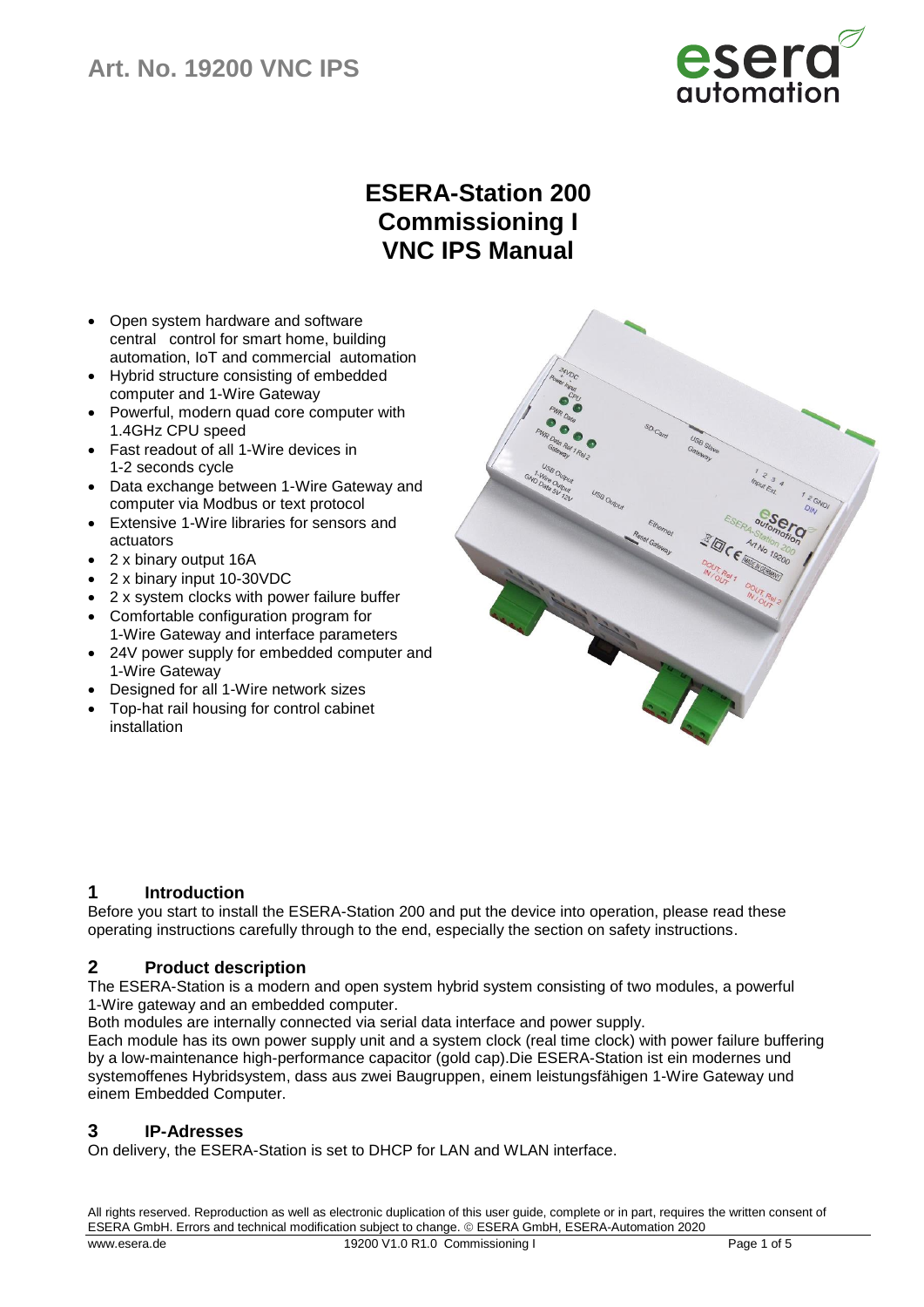## **4 Commissioning**

Please start with the commissioning of ESERA-Station 200 with the 1-Wire Gateway. To do so, connect to the Config Tool 3 via USB cable, which you can download from our website. Here you will find the Config Tool 3: <https://www.esera.de/produkte/software/downloads-firmware-1-wire-controller-1-wire-gateway/>

Important: Please start updating the time and date when commissioning the 1-Wire gateway. For more details on commissioning, please refer to the "How To" videos on our website, here: [https://www.esera.de/service-support/how-to-](https://www.esera.de/service-support/how-to-support-videos/)

[support-videos/](https://www.esera.de/service-support/how-to-support-videos/)

| <b>DATA/DEBUG</b>           | <b>DOKU</b>     | <b>HELP/SUPPORT</b> |
|-----------------------------|-----------------|---------------------|
| <b>CONTROLLER FUNCTIONS</b> |                 |                     |
|                             | <b>SET TIME</b> |                     |
|                             | <b>SET DATE</b> |                     |
|                             | SHOW INFO       |                     |
|                             | SHOW SETTING    |                     |
|                             | SHOW OWD        |                     |
|                             |                 |                     |

## **5 VNC Access**

You can directly access the ESERA-Station via VNC. The thinghtvnc is pre-installed on the ESERA-Station. For access via PC, we recommend the free UltraVNC.

Here you will find the Ultra VNC Software:<http://www.uvnc.com/home.html> You can find installation instruction here: <http://www.uvnc.com/install/installation.html>

| VNC Server: 192.168.2.41:1<br>٠<br>(host:display or host::port)<br>Quick Options                                                                                                                                                                                                                                                                         | $rac{1}{2}$                  | Access data:<br>To connect to the ESERA-Station, enter the<br>IP address and "1".                                                                                                                                                                     |
|----------------------------------------------------------------------------------------------------------------------------------------------------------------------------------------------------------------------------------------------------------------------------------------------------------------------------------------------------------|------------------------------|-------------------------------------------------------------------------------------------------------------------------------------------------------------------------------------------------------------------------------------------------------|
| (Auto select best settings)<br><b>O</b> AUTO<br>(>2Mbit/s) - Experimental<br>ULTRA<br>(> 1Mbit/s) - Max Colors<br>LAN<br>MEDIUM<br>(128 - 256Kbit/s) - 256 Colors<br>(19 - 128Kbit/s) - 64 Colors<br><b>MODEM</b><br>SLOW <sub>5</sub><br>(< 19kKbit/s) - 8 Colors<br>(Use options button)<br><b>MANUAL</b><br>View Only<br>Auto Scaling<br>Confirm Exit | Connect<br>Cancel<br>Options | (IP address:1)<br>Password: eseravnc<br>The resolution is fixed at 1280x800 by default.<br>After you have logged in, please set a new<br>password<br>New password for the VNC access:<br>Start the LX Terminal and enter the<br>command:<br>vncpasswd |
| No Plugin detected<br>Use DSMPlugin<br>Proxy/Repeater                                                                                                                                                                                                                                                                                                    | Config                       |                                                                                                                                                                                                                                                       |
| 1. 2560 x 1440 @ 0,0 - 32-bit - 59 Hz<br>Delete saved settings<br>Save connection settings as default                                                                                                                                                                                                                                                    |                              |                                                                                                                                                                                                                                                       |

# **6 Access data**

Below are the access data for accessing the Linux operating system **User: pi Passwort: esera**

**SSH Access** (Default disabled) **User: pi Passwort: eserassh**

All rights reserved. Reproduction as well as electronic duplication of this user guide, complete or in part, requires the written consent of ESERA GmbH. Errors and technical modification subject to change. ESERA GmbH, ESERA-Automation 2020 www.esera.de 19200 V1.0 R1.0 Commissioning I Page 2 of 5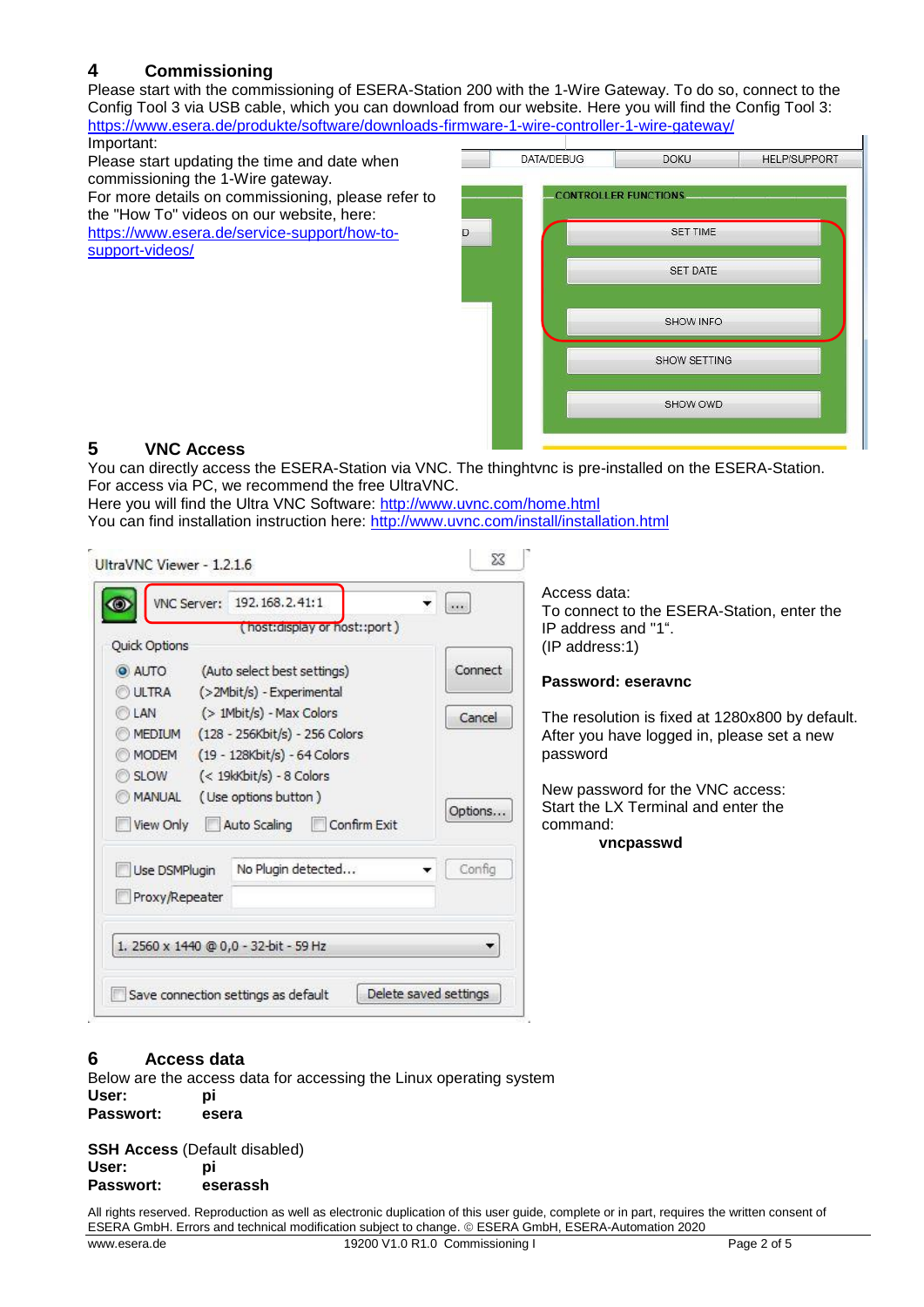# **Art. No. 19200 VNC IPS**



## **6.1 IP-Symcon operation**

The IP-Symcon WebFront (web interface) should be accessible at http://IP-Adress:3777/.

The IP-Symcon administration console (ips\_console.exe) can be used for configuration via IP address and port 3777 if the IP-Symcon server is not found automatically.

How to start and stop the IP-Symcon-Service? sudo /etc/init.d/symcon start sudo /etc/init.d/symcon stop sudo /etc/init.d/symcon restart

Where can I find what?

/usr/bin/symcon – Executable /usr/share/symcon/ - Static Data (IP-Symcon Installation) /var/lib/symcon/ - Variable Data (Settings, Scripts, Media..) /var/log/symcon/ - Log Files (Logfiles...)

How can I check if the service is running correctly? sudo ps x | grep symcon

How can I view/trace the logfile? tail -f /**var**[/log/](http://www.php.net/log)symcon/logfile[.log](http://www.php.net/log)

To bring IP-Symcon up to date without upgrading to a new version, use the following commands via the terminal. sudo apt-get update sudo apt-get upgrade

You can upgrade to a new version, e.g. from IP-Symcon V4.4 to 5.0, with the following command. Please note that this command will upgrade not only IP-Symcon but also the entire Linux distribution. Sudo apt-get dist-upgrade

#### **6.2 IP-Symcon Softwaremoduls**

In order to integrate the ESERA 1-Wire controller, 1-Wire gateway and ESERA-Station 200 into IP-Symcon, we provide libraries via Github server..

#### **ESERA IP-Symcon Moduls**

<https://github.com/ESERA-Automation/IPS-Module.git>

#### **6.3 IP-Symcon in ESERA Style**

To switch IP-Symcon to the ESERA style, we provide libraries via a github server. In the delivery state of ESERA-Station 200, the skin "ESERA Green" is already activated.

#### **ESERA Skins for IP-Symcon**

We provide three different green skins via github server

Dark Green [git://github.com/ESERA-Automation/ESERA-skin-dark-green.git](https://github.com/ESERA-Automation/ESERA-skin-dark-green.git)

ESERA Green [git://github.com/ESERA-Automation/ESERA-skin-green.git](https://github.com/ESERA-Automation/ESERA-skin-green.git)

ESERA-british-racing-green

[git://github.com/ESERA-Automation/ESERA-british-racing-green.git](https://github.com/ESERA-Automation/ESERA-british-racing-green.git)

All rights reserved. Reproduction as well as electronic duplication of this user guide, complete or in part, requires the written consent of ESERA GmbH. Errors and technical modification subject to change. ESERA GmbH, ESERA-Automation 2020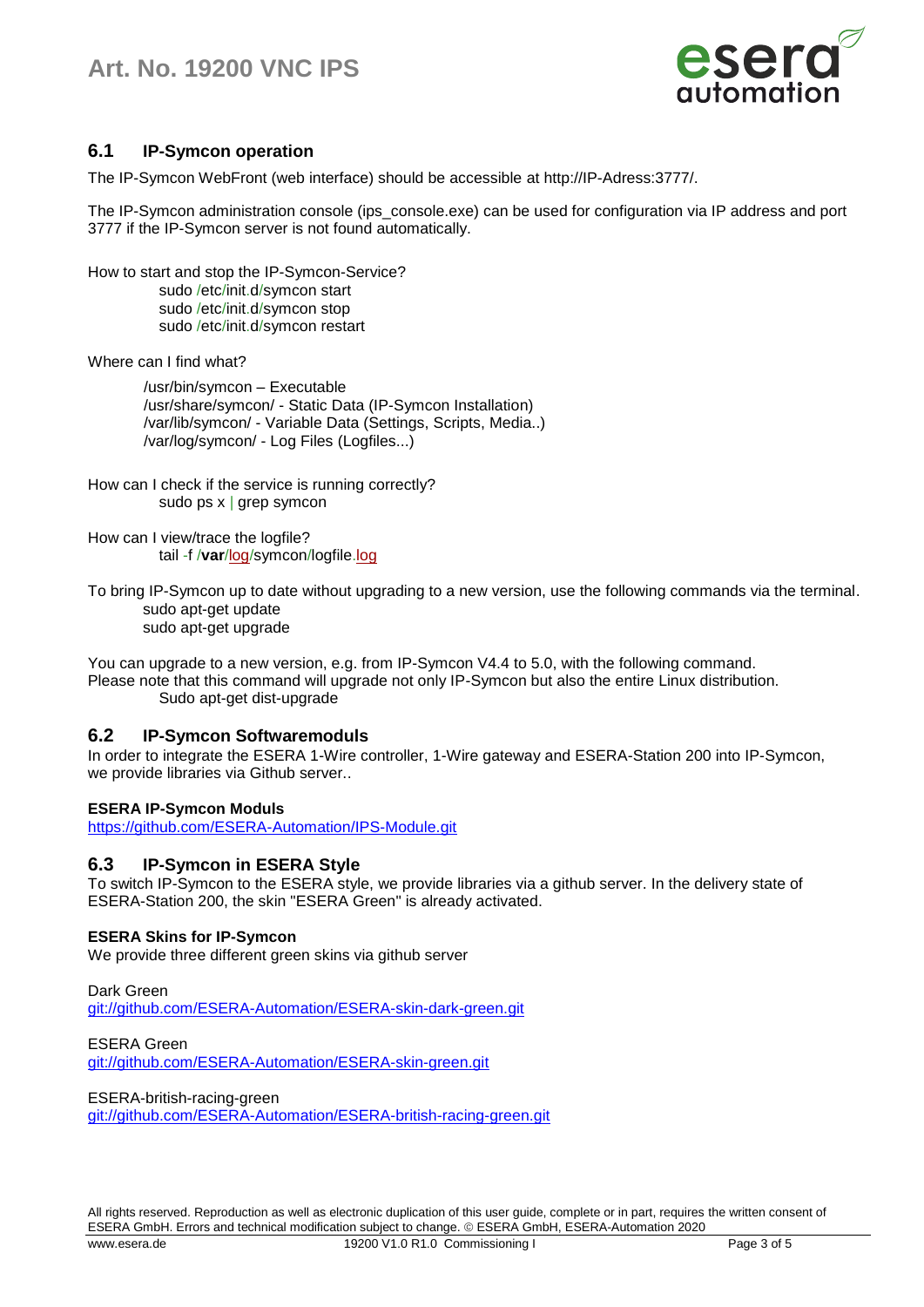## **7 Assembly**

The installation site must be protected from moisture. The device may only be used in dry indoor rooms. The device is intended for mounting inside a switch cabinet as a stationary device.

## **8 Disposal note**

Do not dispose of the device in household waste! Electronic devices must be disposed of the directive on waste electrical and electronic equipment on local Collection points for electronic waste must be disposed of!

## **9 Safety instructions**

When using products that come into contact with electrical voltage, the valid VDE regulations must be observed, especially VDE 0100, VDE 0550/0551, VDE 0700, VDE 0711 and VDE 0860

- All final or wiring work must be carried out with the power turned off.
- Before opening the device, always unplug or make sure that the unit is disconnected from the mains.
- Components, modules or devices may only be put into service if they are mounted in a contact proof housing. During installation they must not have power applied.
- Tools may only be used on devices, components or assemblies when it is certain that the devices are disconnected from the power supply and electrical charges stored in the components inside the device have been discharged.
- Live cables or wires to which the device or an assembly is connected, must always be tested for insulation faults or breaks.
- If an error is detected in the supply line, the device must be immediately taken out of operation until the faulty cable has been replaced.
- When using components or modules it is absolutely necessary to comply with the requirements set out in the accompanying description specifications for electrical quantities.
- If the available description is not clear to the non-commercial end-user what the applicable electrical characteristics for a part or assembly are, how to connect an external circuit, which external components or additional devices can be connected or which values these external components may have, a qualified electrician must be consulted.
- It must be examined generally before the commissioning of a device, whether this device or module is basically suitable for the application in which it is to be used.
- In case of doubt, consultation with experts or the manufacturer of the components used is absolutely necessary.
- For operational and connection errors outside of our control, we assume no liability of any kind for any resulting damage.
- Kits should be returned without their housing when not functional with an exact error description and the accompanying instructions. Without an error description it is not possible to repair. For time-consuming assembly or disassembly of cases charges will be invoiced.
- During installation and handling of components which later have mains potential on their parts, the relevant VDE regulations must be observed.
- Devices that are to be operated at a voltage greater than 35 VDC / 12mA, may only be connected by a qualified electrician and put into operation.
- Commissioning may only be realized if the circuit is built into a contact proof housing.
- If measurements with an open housing are unavoidable, for safety reasons an isolating transformer must be installed upstream or a suitable power supply can be used.
- After installing the required tests according to DGUV / regulation 3 (German statutory accident insurance, [https://en.wikipedia.org/wiki/German\\_Statutory\\_Accident\\_Insurance\)](https://en.wikipedia.org/wiki/German_Statutory_Accident_Insurance) must be carried out.

# **10 Warranty**

ESERA GmbH guarantees that the goods sold at the time of transfer of risk to be free from material and workmanship defects and have the contractually assured characteristics. The statutory warranty period of two years begins from date of invoice. The warranty does not extend to the normal operational wear and normal wear and tear. Customer claims for damages, for example, for non-performance, fault in contracting, breach of secondary contractual obligations, consequential damages, damages resulting from unauthorized usage and other legal grounds are excluded. Excepting to this, ESERA GmbH accepts liability for the absence of a guaranteed quality resulting from intent or gross negligence. Claims made under the Product Liability Act are not affected.

If defects occur for which the ESERA GmbH is responsible, and in the case of replacement goods, the replacement is faulty, the buyer has the right to have the original purchase price refunded or a reduction of the purchase price. ESERA GmbH accepts liability neither for the constant and uninterrupted availability of the ESERA GmbH or for technical or electronic errors in the online offer.

We are constantly developing our products further and reserve the right to make changes and improvements to any of the products described in this documentation without prior notice. Should you require documents or information on older versions, please contact us by e-mail at [info@esera.de.](mailto:info@esera.de)

## **11 Trademarks**

All mentioned designations, logos, names and trademarks (including those which are not explicitly marked) are trademarks, registered trademarks or other copyright or trademarks or titles or legally protected designations of their respective owners and are hereby expressly recognized as such by us. The mention of these designations, logos, names

All rights reserved. Reproduction as well as electronic duplication of this user guide, complete or in part, requires the written consent of ESERA GmbH. Errors and technical modification subject to change. ESERA GmbH, ESERA-Automation 2020 www.esera.de 19200 V1.0 R1.0 Commissioning I Page 4 of 5